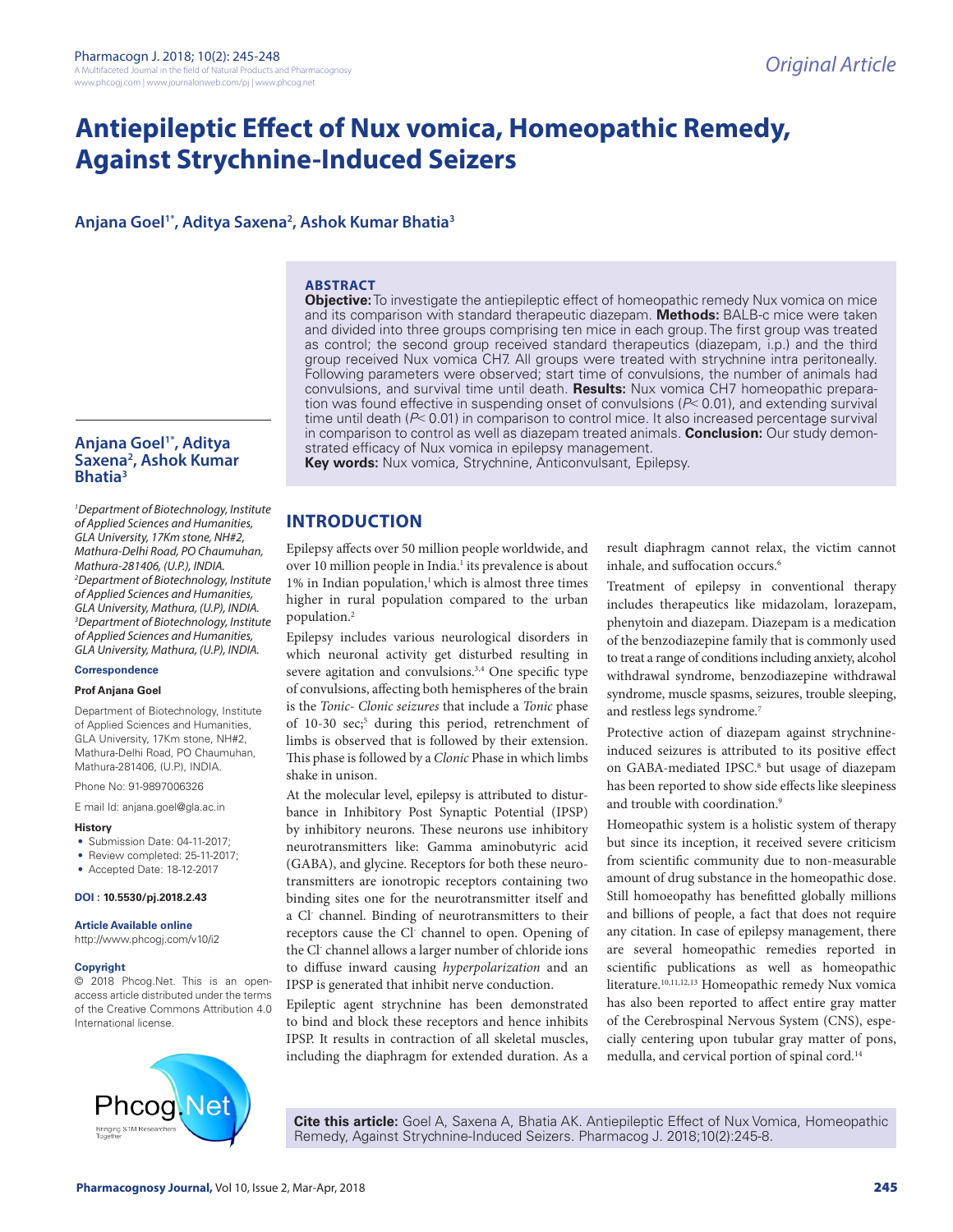# **MATERIALS AND METHODS**

## Animals

BALB/c male mice of age 55-60 days, having 24-35 gm weight, were procured from Defense Research and Development Establishment (DRDE) Gwalior, INDIA. Animals were kept at  $25\pm2\degree C$  and provided standard pellet diet and water *ad libitum*. Before conducting the experiments, approval was taken from Institutional Animal Ethical Committee (IAEC), GLA University, Mathura Registration number 1260/ac/09/ CPCSEA.

# Chemicals

Strychnine (*SIGMA*), Nux vomica 7CH in 40% alcohol (*B. Jain Pharmaceutical Pvt. Ltd*) and diazepam (*ALPA Laboratories Ltd*) were procured and used in this study. Selection of Nux vomica potency CH7 was based on the previous study of Alecu *et al.*<sup>12</sup>

# Determination of nontoxic route of Nux vomica administration

6 animals were taken and divided into two groups: In the first group, 50 µl Nux vomica homeopathic preparations was given intraperitoneally while in the second group it was given sublingual orally. All animals died within 10-15 min after intraperitoneal injection while no change was observed in the oral group. Thus, oral administration of Nux vomica was used for further pharmacological studies.

# Effect of Nux vomica on strychnine induced convulsion

30 BALB/c male mice, without associated pathology, were divided them into 3 groups of 10 animals each. All the mice were kept on overnight fasting before conducting the experiment. In all the groups strychnine poisoning was caused by administering strychnine 0.8mg/kg body weight intraperitoneally and following protocol was designed according to the standard procedure.<sup>15</sup>

# Group 1

This group was treated as negative control group; it received saline intraperitoneally as *placebo* 1 h before administration of strychnine and 40% v/v alcohol immediately after it orally.

Saline  $\rightarrow$  strychnine  $\rightarrow$  alcohol (40% v/v)

(Placebo) 1 h (gavages)

## Group 2

It was positive control group; it received diazepam (standard therapeutic) 5 mg/kg body weight intraperitoneally 1 h before administration of strychnine and 40% v/v alcohol immediately after it.

Diazepam  $\rightarrow$  strychnine  $\rightarrow$  alcohol (40% v/v)

(Standard therapeutic) 1 h (gavages)

# Group 3

This group was treated as experimental group and received homeopathic remedy *Nux vomica* (CH7) orally immediately after strychnine poisoning. Saline → strychnine → Nux vomica

(Placebo) 1 h (gavages)

# Immediately after the administration of strychnine, animals were observed for the following symptoms

Start time of convulsions,

Number of animals had convulsions, Survival time until death,

Mortality in animals.

# Statistical analysis

Data were expressed as mean± SEM and analyzed by One-Way ANOVA (Dunnet test) using Graph Pad Prism, version 5.01. P˂0.05 was considered as statistically significant.

# **RESULTS**

In our study diazepam, standard medicine was given intraperitoneally while Nux vomica was given orally as the alcoholic preparation of Nux vomica was found to be lethal when administered intraperitoneally due to the presence of alcohol in the preparation.

# Effect of Nux vomica on strychnine induced convulsions

The average time for the onset of convulsions was 4.448±0.437, 8.196±0.697 and 7.673±0.766 min ±SEM in control, diazepam and Nux vomica treated groups respectively (Figure 1). Nux vomica significantly  $(p<0.01^{**})$  prolonged the onset of convulsions induced by strychnine. In diazepam group the convulsion time was extended to an extremely significant value of p<0.001\*\*\*. However when Nux vomica group was compared with diazepam group than the *P-value* was found non-significant (p>0.05).

# Effect of Nux vomica on strychnine induced death

100% death was observed in the negative control group while 30% and 20% recovery was observed in Nux vomica and diazepam treated groups respectively. In Nux vomica treated animals % protection was higher than diazepam treated animals (Figure 2).



**Figure 1:** Effect of Nux vomica on strychnine induced convulsions.



**Figure 2:** Effect of Nux vomica on strychnine induced death.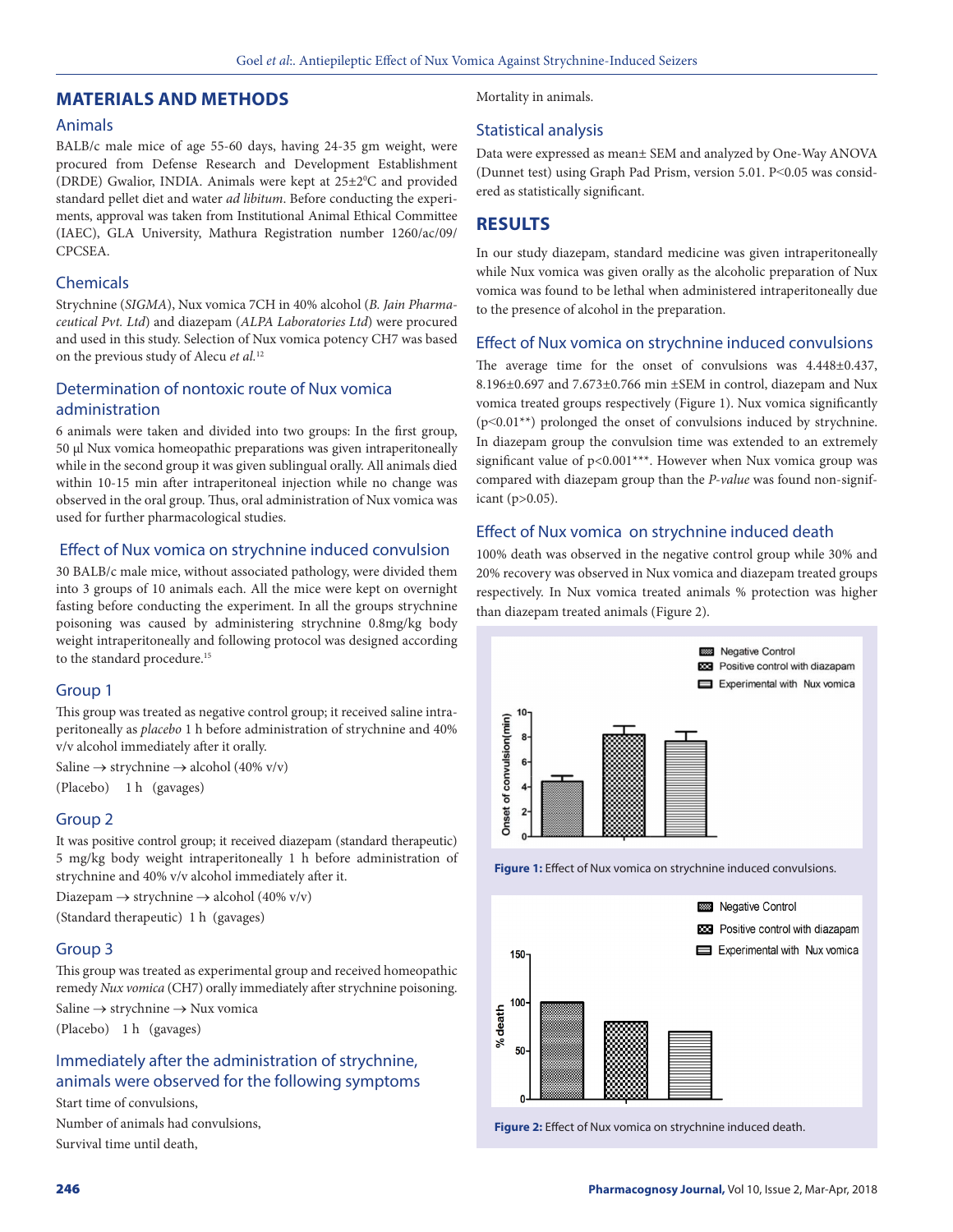

## Effect of Nux vomica on Time duration until death

Survival time until death was recorded in all the three groups. Control, diazepam and Nux vomica treated groups respectively having 5.32±0.50, 9.40±1.41 and 8.11±0.80 min ±SEM time duration until death (Figure 3). Survival time duration in Nux vomica group was significantly lengthened (p<0.01\*\*) but this duration was further extended in diazepam treated group ( $p<0.01**$ ).

# **DISCUSSION**

Diazepam acts as a positive allosteric modulator of GABA, it is administered as pretreatment. As it was not known whether Nux vomica is more effective as prophylactic or therapeutic, therefore, it was given as post treatment of strychnine. Probable mode of action of homeopathic medicines might be gene expression modulation, through signal transduction pathways. Due to the ultra-high dilution, it is more likely that homeopathic medicines act as physical signal rather than a chemical signal to invoke these signal transduction pathways.16 Our experiment clearly demonstrated that Nux vomica CH7 was significantly more effective in delaying and even preventing seizures caused by strychnine in comparison to control animals; time to death was also extended significantly in Nux vomica treated group in comparison to control treated animals. The protective action of Nux vomica was found to be stronger than diazepam. % survival was 10% higher in Nux vomica treated animals as compared to diazepam group.

Research in homeopathy is a challenging task owing to lack of proper understanding of Modus-operandi of homeopathic medicines in accordance with "Law of Similia". Another problem that comes into way is "Law of the Minimum Dose and Potentization" that makes it difficult to conduct pharmacodynamics and pharmacokinetics studies due to the use of ultra-high dilutions beyond Avogadro number. Animal experimentation poses a further challenge in devising strategies to incorporate, "Law of Individualization" of Homoeopathy in study design. All these facts may account to poor reproducibility of experimental results across similar studies. We hypothesize that probable path toward the elucidation of the mechanism of action of homoeopathy should follow the steps; 1. Repeated animal experiments to verify the efficacy of a particular medicine against a disease and 2. Formulating strategies to analyze transcriptome profiles between case-control groups as it has been reported previously that transcription inhibitors, Actinomycin D counters effect of homoeopathic medicines.17,18 so it is highly likely that homeopathic medicines act through modulation of gene expression. Our present study is the first step toward this objective.

# **CONCLUSION**

Results of our study clearly indicate the efficacy of Nux vomica on strychnine induced neurological disorder leading to death. It was found statistically significant in protecting the animals. Our study opens an area for further research for the mechanism of action of this medicine.

# **ACKNOLEDGEMENT**

Financial support by Ministry of AYUSH, Govt. of India, New Delhi is duly acknowledged. We are grateful to Dr Geeta Rani Arora, B. Jain Pharmaceutical Pvt. Ltd. New Delhi, for providing the homoeopathic preparation of Nux vomica CH7 for the experiments. The authors are highly thankful to Vice Chancellor, and Director, IAH, GLA University, Mathura for providing infrastructure and animal house facility.

# **CONFLICT OF INTEREST**

Authors have no conflict of interest.

# **ABBREVIATIONS USED**

**IPSP:** Inhibitory Post Synaptic Potential; **GABA:** Gamma aminobutyric acid.

# **REFERENCES**

- 1. Sridharan R, Murthy BN. Prevalence and pattern of epilepsy in India. Epilepsia. 1999;40(5):631-6.
- 2. Leonardi M, Ustun TB. The global burden of epilepsy. *Epilepsia*. 2002;43(6):21-5.
- 3. Chang BS, Lowenstein DH. Epilepsy. N. Engl. J. Med. 2003;349(13):1257-66.
- 4. Fisher RS, Acevedo C, Arzimanoglou A, Bogacz A, Cross JH, Elger CE *et al*. ILAE Official Report: A practical clinical definition of epilepsy *Epilepsia*. 2014;55(4):475-82.
- 5. Ramsay R, Detoledo J. Tonic-clonic seizures: a systematic review of antiepilepsy drug efficacy and safety. Clinical Therapeutics. 1997;19(3):433-46.
- 6. Tortora GJ, Derrickson BH. Principles of anatomy and physiology, 12<sup>th</sup> Edition. Chichester: Wiley. 2008;447.
- 7. Riss J, Cloyd J, Gates J, Collins S. Benzodiazepines in epilepsy: pharmacology and pharmacokinetics. Acta Neurologica Scandinavica. 2008;118(2):69-86.
- 8. Pericic D, Manev H, Boranic M, Poljak-Blaži M, Lakic N. Effect of Diazepam on Brain Neurotransmitters, Plasma Corticosterone, and the Immune System of Stressed Rats. Annals of the New York Academy of Sciences. 1987;496(1):450-8.
- 9. Schweizer E, Rickels K. Benzodiazepine dependence and withdrawal: a review of the syndrome and its clinical management. Acta Psychiatrica Scandinavica. 1998;98(s393):95-101.
- 10. Varshney JP. Clinical management of idiopathic epilepsy in dogs with homeopathic Belladonna 200C: a case series. Homoeopathy. 2007;96(1):46-8.
- 11. Gosavi TP, Kandhare AD, Ghosh P, Bodhankar SL. Anticonvulsant activity of *Argentum metallicum*, a homeopathic preparation. Der Pharmacia Letter. 2012;4(2):626-37.
- 12. Alecu A, Alecu M, Brezeanu R, Marcus G, Cojacaru A. Designs for research of High Dilutions in animal models: an update. Int J High Dilution Res. 2011;10(35):80.
- 13. Lilienthal S. Homeopathic Therapeutics, B. Jain Publishers. 1985;233.
- 14. Burt WH. Physiological Materia Medica B. Jain Publishers. 2003;644.
- 15. Vogel HG. Drug Discovery and Evaluation: Pharmacological Assays, 3rd Edition. 2008;52(1):47.
- Khuda-Bukhsh AR. To wards understanding molecular mechanisms of action of homeopathic drugs: An overview. Mol Cellular Biochem. 2003;253(1):339-45.
- 17. Datta S, Mallick P, Khuda-Bukhsh AR. Efficacy of a potentized homeopathic drug in reducing genotoxic effects produced by arsenic trioxide in mice: II. Comparative efficacy of an antibiotic, Actinomycin D alone and in combination with either of two microdoses. Comp Ther Med. 1999;7:156-75.
- Chakrabarti J, Biswas SJ, Khuda-Bukhsh AR: Cytogenetical effects of ultrasound in mice and their modulations by Actinomycin FD and a homeopathic drug, Arnica-30. Indian J Exp Biol. 2001;39:123-4.